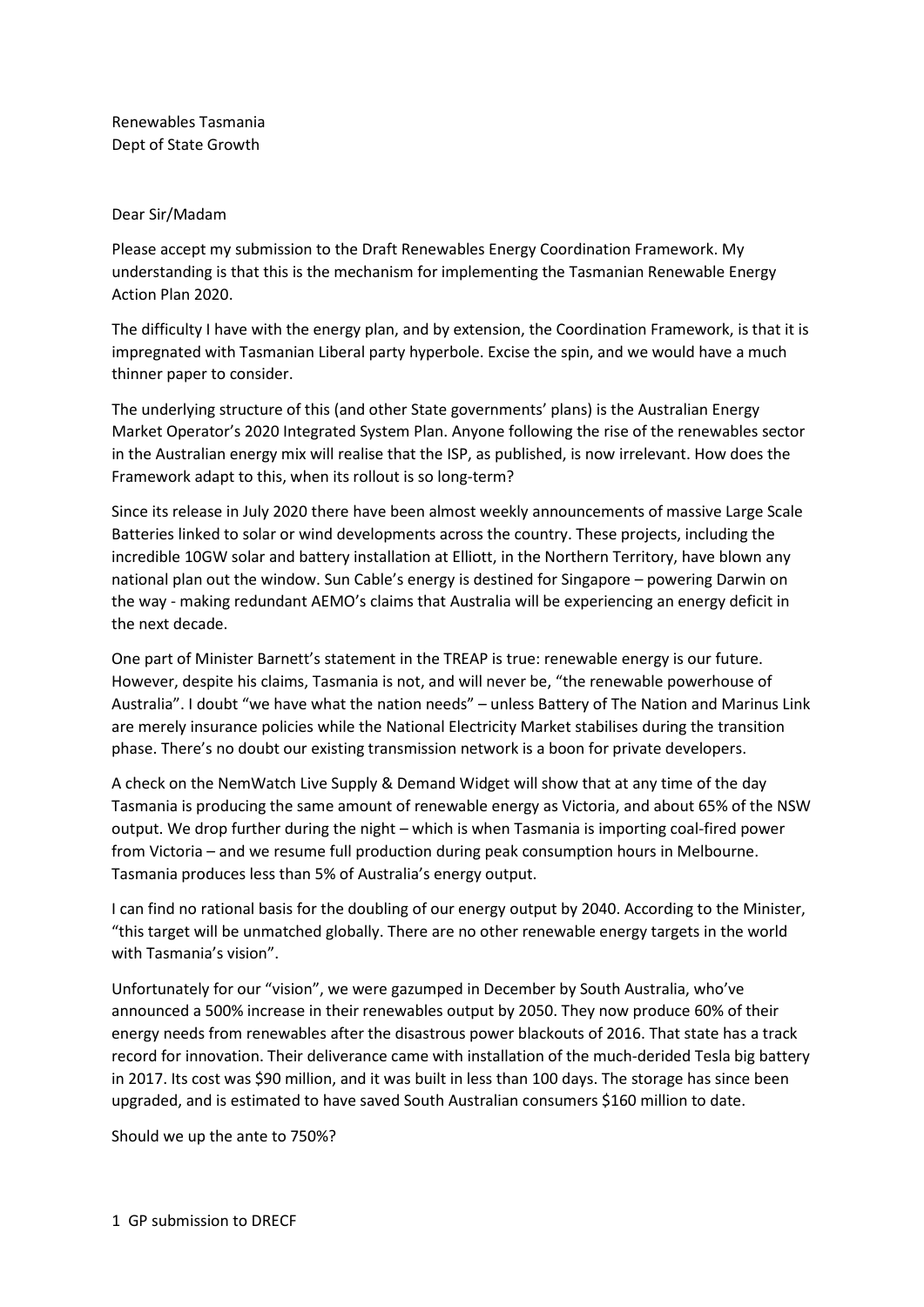The Marinus Link cable and Battery of The Nation pumped hydro are not innovative. They are not cheap, and they are not quick to build. In fact they are ridiculously expensive, and such massive infrastructure projects are always subject to cost over-runs. Tasmanian hydro-electric schemes were world leaders – but we are entering a new era of energy production. Our established generation assets are valuable, and need to be rigorously maintained. But to expand these while wind, solar and battery technology is bringing cheaper energy to the market flies in the face of financial probity.

The National Energy Market sources its on-demand requirements from the lowest bidding supplier. The TRET postulates renewable energy generated in Tasmania can be transformed, pumped under Bass Strait via an expensive cable, be reconverted to high voltage AC, then find a buyer in the NEM at a price which, somehow, will return a profit to the people of Tasmania.

The fallacy that the mainland will need our power, and be prepared to pay a premium, is as misleading as it is ludicrous. It neatly assumes that at times of peak demand, Victoria will pay top dollar for our exported energy. What the proposition fails to acknowledge is that by 2030 when Marinus will be half-built, Victoria will also be exporting renewable energy to the south-eastern grid (see its VRET). Our renewables will be in the least-cost bidding scramble.

While it the TREAP talks of plans to "unlock the generational capacity and yield load investment within our highly prospective Renewable Energy Zones", it doesn't explain how these three large blobs on a map of Tasmania occurred, other than they were the brainchild of AEMO.

It certainly wasn't through the "rigorous engagement with local communities" so reverently mentioned on Page 8 of the Framework. Nor do we see "best-practice planning approaches". South Australia's Statewide Wind Farm Development Plan would be a wonderful template here – but it seems sites are being selected here by proponents who have an eye on our accessible transmission network.

Despite promises "to work closely with communities and relevant stakeholders to deliver sustainable development in the right place, in the right way, and at the right time", the renewables boom has been quietly advancing through regional districts. The consultation comes after the legislation.

"Alignment of energy and land use, environmental and social policies and strategies (eg, Tasmanian Planning Policies)" should ring a warning bell to those who see changes in the State Planning Scheme effectively side-lining local councils, and hence ratepayer input to planning decisions.

The Tasmanian Government states that it will "deliver the lowest regulated electricity prices in the National Energy Market by 2022". This follows earlier statements that it will somehow de-couple from the Victorian market, which saw significant price rises in Tasmania two years ago. This is the same market into which our export energy will flow.

The hidden cost to Tasmanians, which has avoided public scrutiny, is the underlying arrangements which make the private investment in wind farms (and in the future, hydrogen generation) such a winner.

Hydro Tasmania looks set to be the monopoly wholesaler of Tasmanian energy from all sources. It will be the sole user of Marinus, just as it is with Basslink. Under the innocuous heading in its 2020 Annual Report of "Community Service Obligations", Hydro Tasmania notes that "it was directed to enter into a power purchase agreement to facilitate the construction of the Granville Harbour Wind Farm."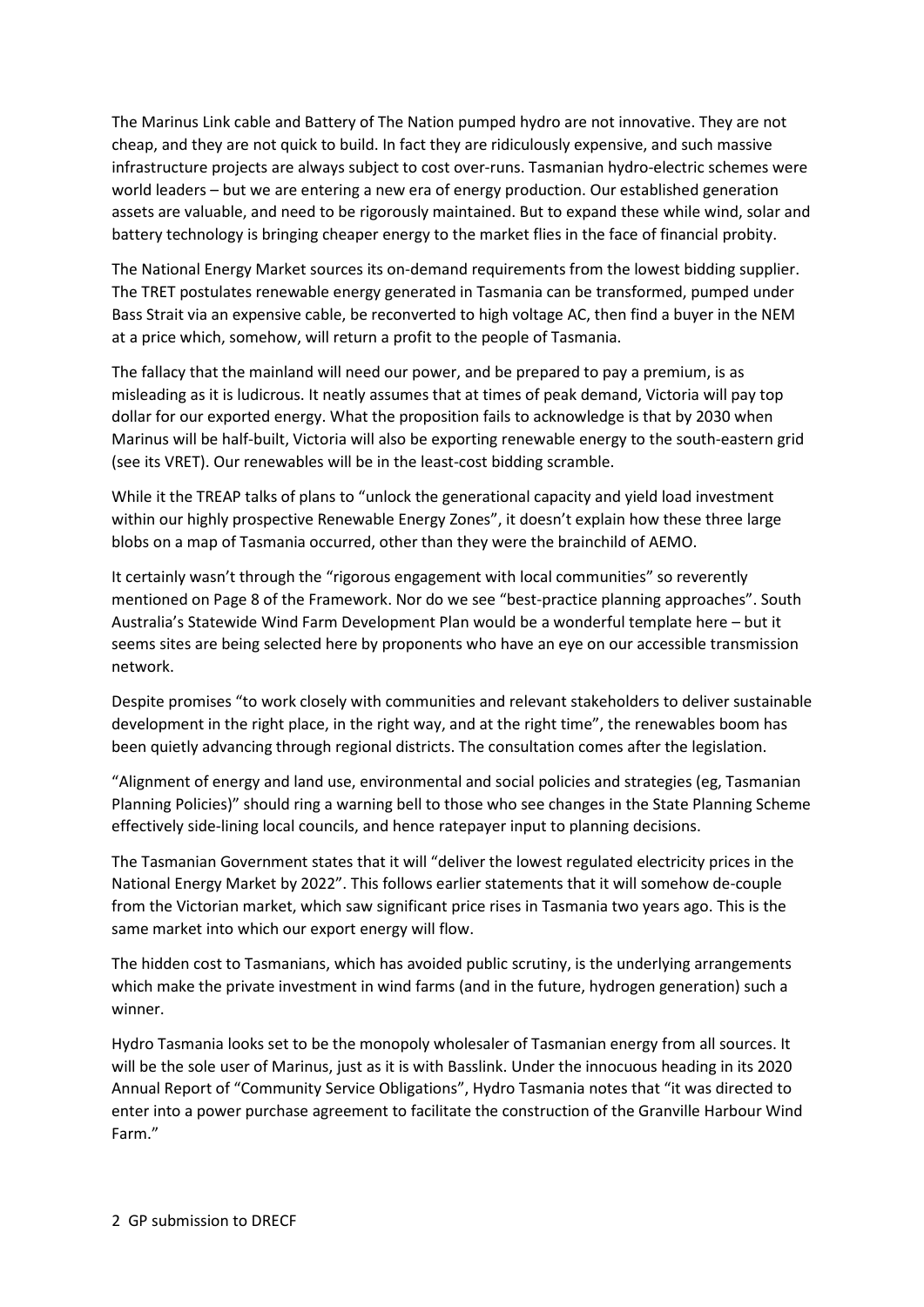This is regarded as an onerous off-take agreement, and Hydro has entered into another of these for the Cattle Hill Wind Farm. By setting a forward contract price for Large Generation Certificates at the prevailing rate on the day, the Tasmanian taxpayer has guaranteed income for private generators into the future. The value of these certificate has been steadily falling, and market analysts see this decline continuing, with some saying their value will fall to zero by the time the Renewable Energy Target expires in 2030.

As well as this, when Hydro Tasmania moved to a minority (25%) shareholding in the State windfarm businesses with China's Shenhau Clean Energy, they assumed 100% of the risk for making a profit on the energy produced by the joint venture.

In the Tasmanian Renewable Hydrogen Action Plan (mentioned in the Framework document) the Government intends to offer the makers of hydrogen \$50 million in support measures, plus "assistance for developing offtakes for hydrogen end-use".

Hydro Tasmania had a \$260 million liability on its balance sheet in 2020 to accommodate predicted losses from the sale of energy into the NEM. With output of wind farms expected to exceed the initial estimates, the Tasmanian taxpayer will see its most profitable GBE lose even larger amounts if the NEM is not prepared to pay better-than-market price for the energy exported.

The substantial burden of funding the proposed, and stealthily progressing, Marinus Link is yet another shady aspect of the TREAP. The Framework has a goal of getting the timing right for generation and transmission investment. It states emphatically that "Tasmania's drivers for new renewable energy generation are predominantly linked to mainland coal-fired generation retirement". While our State energy minister doubles down on his "fair share", "beneficiaries pay" and Victorian-users-pay rhetoric, there has been no interest from the Victorian Government in assuming the debt – and a deadly silence from the private investment sector.

That the Commonwealth Government stepped in last December with an ad hoc, totally unfunded take-over of the Marinus Project, suggests a worry in Canberra that the local Liberals might not be able to convince the electorate to take on the \$3.5 billion liability. A decade after it was first mooted, its financing is still a mystery, although its progress with Federal funding in various guises sees it slowly becoming a fait accompli. The real risk is a stranded asset that the Tasmanian taxpayer/power consumer will be paying off for the next 40-45 years.

Like the Hydro-Shenhau Clean Energy partnership, we have private capital and foreign governments guaranteed a profit from renewable energy generation, while the Tasmanian people assume all the transmission cost and market risk.

The Tasmanian Renewable Energy Action Plan speaks of energy security for Tasmanians. We safeguarded our energy production in the past by keeping it in public hands. Since the Basslink era began in 2006, Tasmania has not enjoyed energy autonomy. We are very much linked, as noted above, to coal generation retirement. Victoria has benefitted most from the cable.

"One of the most significant energy security challenges in Tasmanian history" certainly occurred in 2015-16. It began with an energy minister over-riding his advisors, and running down Tasmanian water storages below accepted levels – all because we could achieve phenomenal returns on the NEM.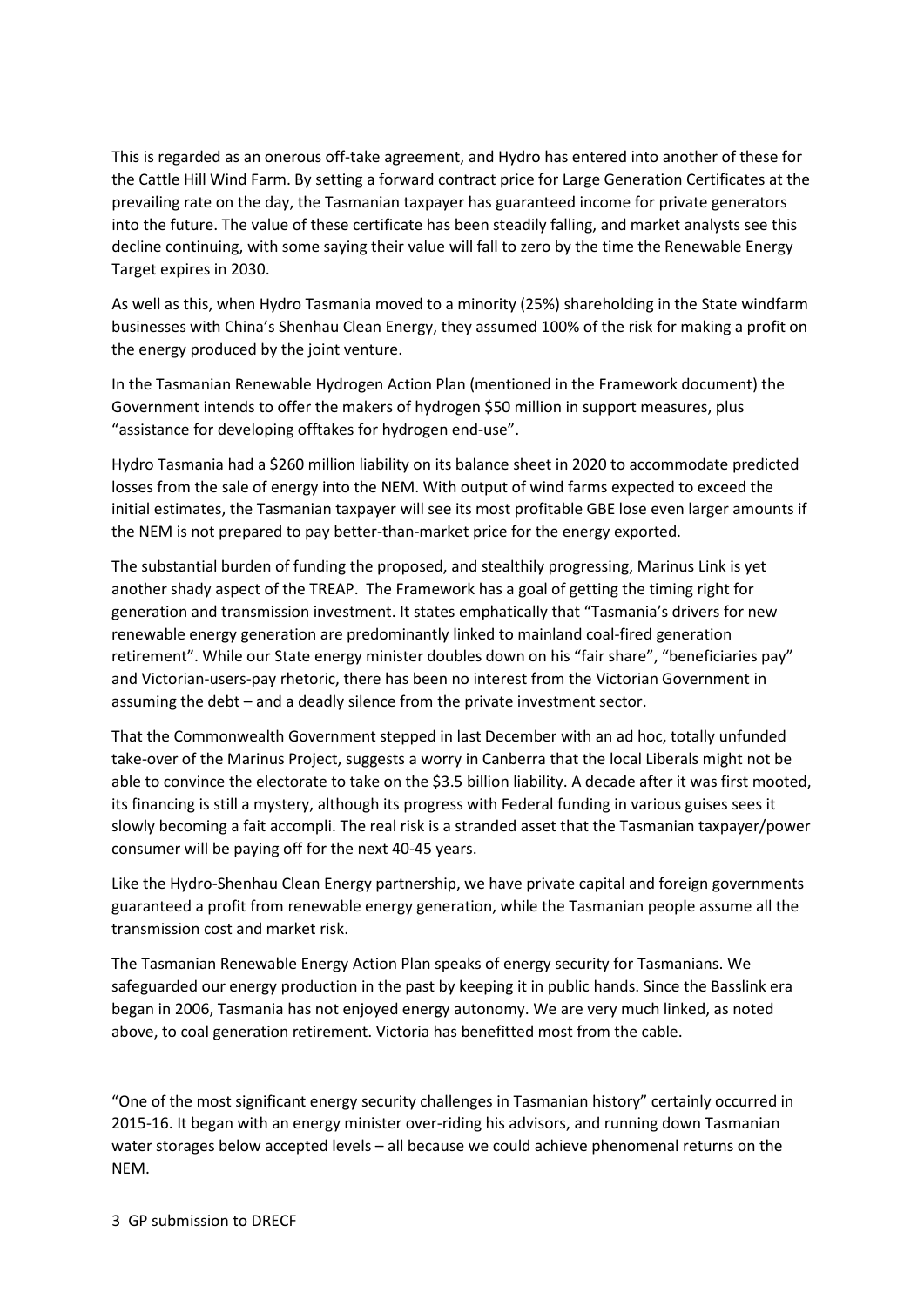Unfortunately, Basslink could not cope with the high energy throughput, and collapsed. It left Tasmania without imported backup power from December 2015 till June 2016. No-one should forget that sorry tale – or that the minister refused to answer questions at a subsequent inquiry, then decided shortly after to resign and spend more time with his family. Despite Government claims of no wrong-doing, protocols were put in place to make sure it can't happen again.

It's a pity those rules to stop repeat mistakes did not extend to Marinus. A look at Basslink's history from inception to failure ought to make us (ie, our government) very wary about building another underwater cable. There were construction delays, cost blowouts, investor defections, government bailouts, sale-and-rent-back involving a foreign entity, then breakdowns, and expensive legal engagements. But we have a government which likes to look busy, even if it means defrauding its constituent shareholders.

The Government talks of lower power prices through the introduction of smart meters. PAYG meters were not "exchanged" as the document claims. They were installed compulsorily – and at a cost to 26,000 Tasmanians – many of whom use the system to manage their energy use on low incomes.

Telling consumers that smart meters, filled with usage data, will help them manage their energy costs is questionable, at best. Charging them 11 cents a day to access that information smacks of a profit grab by Aurora.

Electric cars, with the Government selling off its fossil-fuelled fleet for new EVs is a laudable move. But with the loss of the car industry in this country, a Prime Minister who pokes fun at the possibility of electric, boat-towing utes, and moves to further support old technology by introducing a road-use tax for EVs, it will likely only be our state politicians who will be able to afford the cars (and their chauffeurs). The majority of global manufacturers do not include the Australian market in their plans, due to a Federal Government with no discernible climate change or carbon emissions policy. Therefore our choice of vehicles is restricted, and expensive. H2X in Port Kembla, NSW, is the one bright spot on the EV horizon. But they receive no government subsidies.

The extension of the charging network through the ChargeSmart Grants Program is excellent news. However, the small community of EV owners in Tasmania are energy-wise, and many charge their vehicles from domestic roof-top solar for the majority of their use.

My final conclusion drawn from this Action Plan is the total avoidance of the role which domestic solar plays in the State's energy future – in fact, the nation's future.

We have the greatest uptake of PVs on the planet – yet governments around the country, including the Tasmanian Government, have done their best to disincentivise domestic investment. In Victoria the latest smart meters can be set to "constrain" input from home production to the grid. While technical complexity is given as the reason, commercial gain for large generators should not be discounted. However, the flow-on effect is a greater uptake of battery storage in homes. This will see a decrease in domestic demand, and the decision by many to disconnect from the grid entirely.

This whole Plan is poorly thought out, and its execution is clumsy. The cart has been put well before the horse – and it appears the horse has bolted. The Framework proposes the role of a Renewable Energy Coordinator, but this office will be no more than an accessory after the fact.

For a social license, real community consultation comes first. If we look at other "boom times" in our history, we can see how the rush for riches devastated not only communities, but the natural